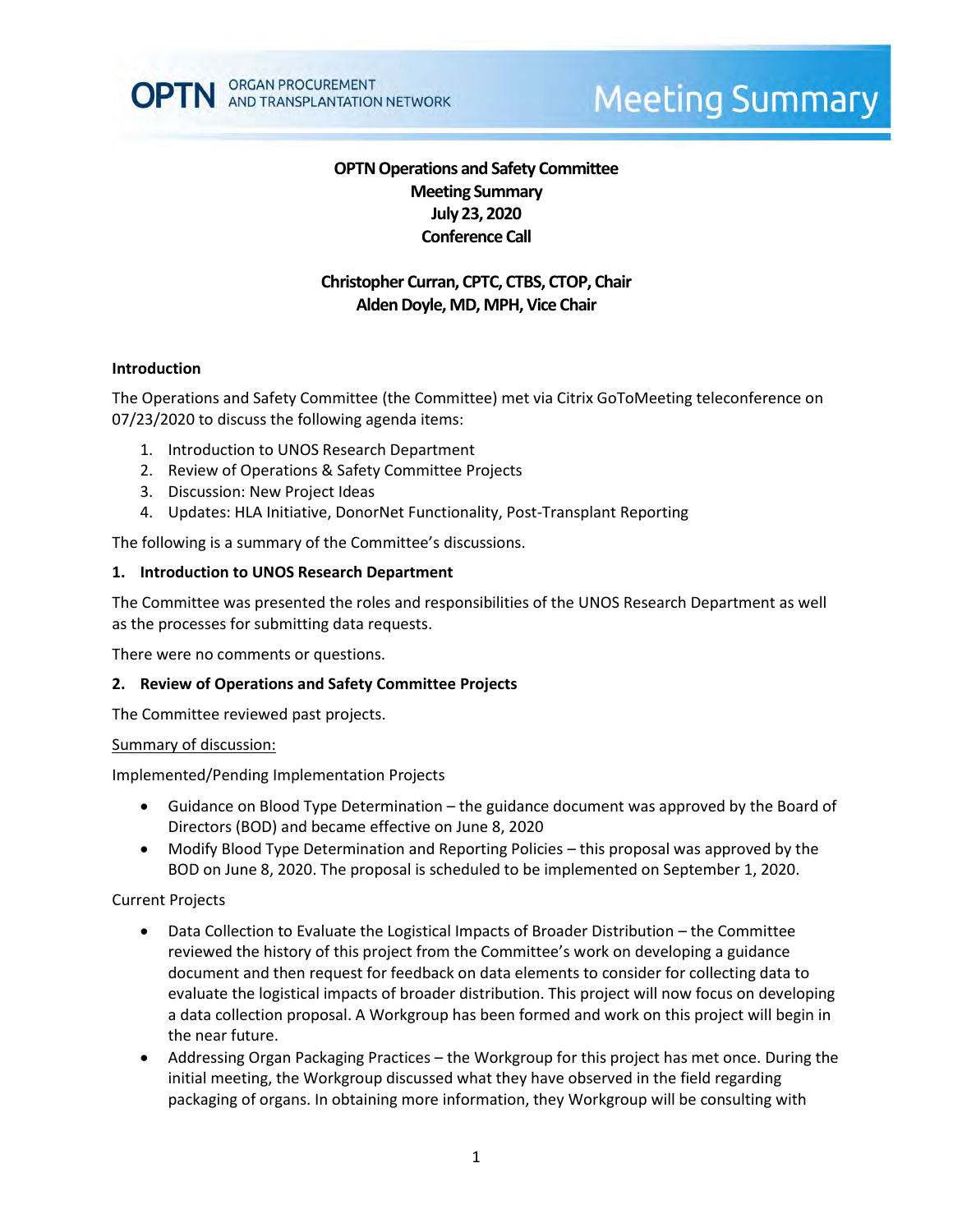subject matter experts (SMEs) to obtain more information in understanding the problem before developing a scope for this project.

Current OPTN Projects with Operations & Safety Committee Representation

- Policy Oversight Committee (POC) Projects the Committee was made aware of the following projects that have OSC representation:
	- o Biopsy Standards Workgroup
	- o Provisional Yes Workgroup
	- o Local Recovery Workgroup

Further updates will be provided to the Committee as these projects progress. There were no comments or questions.

## **3. Discussion: New Project Ideas**

The Committee discussed new project ideas.

#### Summary of discussion:

Potential Project Ideas

- Defining data fields specific to donation after cardiac death (DCD)
- Identifying and addressing safety measures that have or may arise during coronavirus disease 2019 (COVID-19)

A member suggested analyzing recent policy changes to review their effect on liver discards. The Chair agreed with this idea and suggested it could be combined with a project that analyzes the acceptances of multiple donor organs for one recipient. The Chair explained that there is data that suggests this process leads to an increased discard rate of livers, and asked if there were current projects addressing this topic. UNOS staff will find out.

Additionally, the member was interested in the impact of local recovery teams during COVID-19. Staff explained current conversations in the POC Local Recovery Workgroup include communication enhancements and policy changes. Another member agreed with studying the local recovery model.

The Chair asked if the POC Provisional Yes Workgroup is discussing the accountability among transplant programs and organ procurement organizations (OPOs) during the acceptance process. The Vice Chair, who is a member on the POC Provisional Yes Workgroup, responded that the Workgroup has had conversations regarding accountability and the impacts certain behaviors have on the acceptance process.

Another member asked if there was any data surrounding OPOs' ability to hold programs to time limits in order to make the allocation process efficient. The Chair agreed this is an important question but was unsure about available allocation data. UNOS staff will look into what data is available.

A member asked if there is a workgroup discussing efficiency with multi-organ combination offers. The Chair responded that there are conversations occurring about this topic although they do not think there is an official project regarding efficiency of these processes. UNOS staff responded that the OPO Committee is reviewing data and evaluating organ specific policy regarding multi-organ transplants.

Another member asked if there is a project working on standardizing culture reporting after transplant. The Chair responded that a previous project designed a mechanism in DonorNet which allows the reporting of cultures after transplant. The Chair mentioned the pilot program developed around testing this mechanism will begin soon, and, if successful, will become broadly implemented.